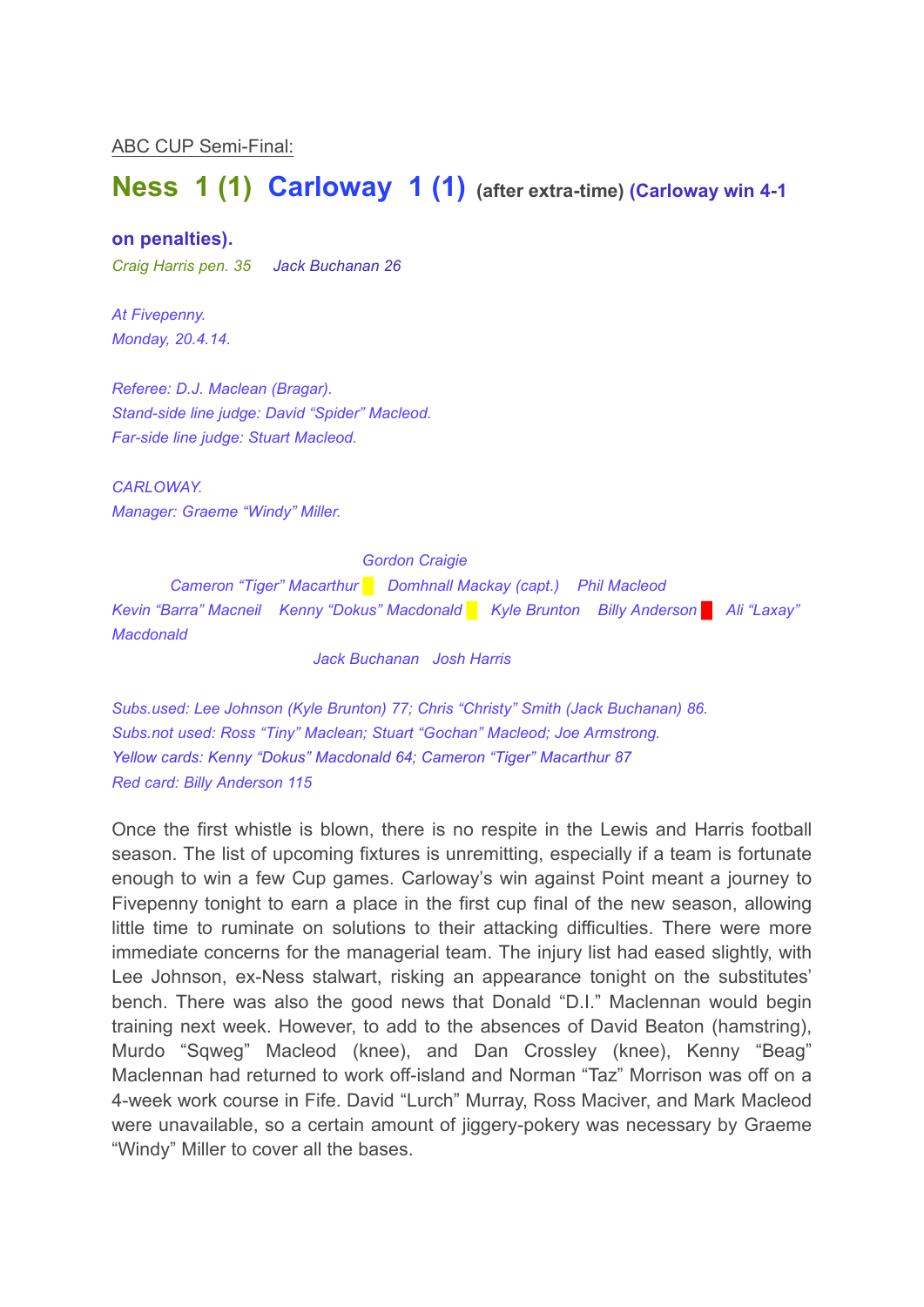Unfortunately, central midfield was affected as Phil Macleod retreated left to cover for "Taz", with Kyle Brunton coming in to fill the gap, and Josh Harris, another ex-Niseach, started once more beside Jack Buchanan. Chris "Christy" Smith and Joe Armstrong again graced the bench, and were joined by young stars, Ross "Tiny" Maclean and Stuart "Gochan" Macleod, younger brother of the mercurial Kevin, himself only willing to play occasionally, if required, for the Blues.

Ness were much changed: Johnny Wallace, of course, has returned to Westside, but also gone are Scott Macrury, Domhnall Gillies, Iain "Cheeks" Morrison, and James "Titch" Morrison. In addition, tonight, to Carloway's glee, there was no sign of star performers, Micheil Russell-Smith or Andrew "Bubble" Macleod, either, though Jamie Feeney had arrived from United, and Innes Smith and Calum "Dola" Morrison had also enlisted, with Gordon Kennedy (ex-Westside) between the sticks.

Carloway were aiming for their third successive ABC Cup Final appearance, having lost 0-5 last season to deadly rivals, Westside, and won it for the first time in 2013, 6-0, against Back. Attacking displays in their first two games this season may not have been encouraging, but the omens were promising, with their record over the last decade against Ness showing a lead of 25-4 in victories.

A reasonable crowd attended on a pleasant, clear Spring night, as the Blues faced into the low evening sun. Mindful of their two previous outings, Carloway did not make the initial mistake of allowing their opponents to dictate the pace and pattern of the tie by opting for a holding/breaking strategy. After an initial Niseach flurry which ended with Craig Harris turning into the box and shooting low, straight to Craigie, Anderson and "Dokus" managed to impose themselves in their midfield contest with Ali Morrison, Harris, *et al*, and utilize the pace and spread of Buchanan and Josh Harris to test Neil Morrison, "Dola", and Feeney.

On 7 minutes "Barra" retreated into his own half on the right touch-line to receive from "Tiger", then eluded Maciver to transfer onwards down the right to the fastbreaking Harris. The young star carried the ball into the Ness box, but under pressure from "Dola" could only drive into the near side-netting from 16 metres. Ness responded immediately with a quick break on the right; the ball was then played back to midway within the Blues' half, on the right touch-line, but the diagonal cross in was headed out towards the centre. On 22 metres an attacker (no.17?) tried his luck but his effort almost hit Skylab.

On 19 minutes the ever-eager Josh Harris was sent through the centre into the left of the box by a "Dokus" defence-splitter straight forward, but Feeney and Neil Morrison managed to crowd the striker and his weakened daisy-cutter from 16 metres was saved by Kennedy, down smartly to his right. However, on 26 minutes na Gormaich finally edged the breakthrough, though in the weirdest of circumstances. As Carloway repelled a Niseach attack out of defence, Anderson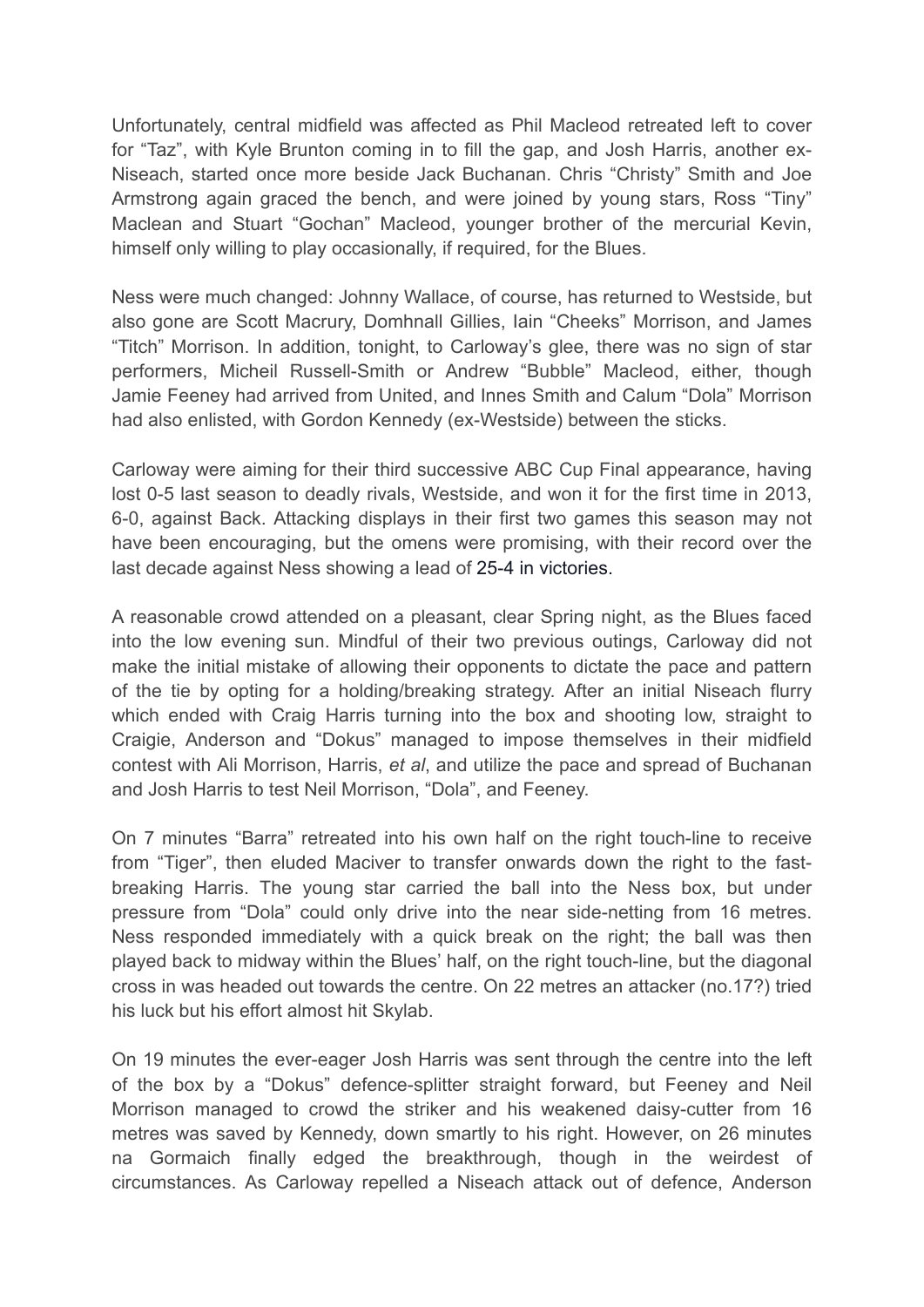was supplied in the centre circle and flighted an inviting ball over the retreating backline for Buchanan and Harris to run on to. A stramash developed in the Ness box and out of this fankle the ball was booted out for a throw-in on the Blues' left.

The resulting cross was then cleared away for a Carloway corner on Kennedy's right. Anderson's corner was half-met by a collection of heads towards the near post and carried on to the far post where "Barra" just got his head to it, but it broke high behind him. He turned swiftly, gathered it, then whipped round to unleash a half-hit effort which trundled slowly to Kennedy. The goalkeeper's reaction was perplexing, as if his mind had gone blank. On the goal-line, instead of picking it up, he tapped it to the right with his left foot, then knocked it out weakly with his right. Buchanan managed to overcome the general astonishment first, and from 12 metres stroked the ball strongly into the bottom left corner of the net (**0-1**).

Yet another goal to remember at Fivepenny, to add to Dan Crossley's amazing 24 metre rocket in July 2013 which bewildered Ross Morrison and Domhnall Cheocaidh's incredible up-and-under over Craigie in August 2009.

Naturally, it took Ness a few minutes to regain their equilibrium after this stunner and it was 29 minutes before Craigie had to move smartly to palm away from under his bar a difficult corner from his left. The ball broke out to the right corner of his box where "Dola" lurked. He didn't connect properly but Craigie still had to get down to push away his deceptive effort for a corner, low at the bottom right-hand corner of his goal.

On 35 minutes a stroke of luck restored equality for the Niseachs. A break on the Niseach right saw them make the bye-line, just inside the Carloway box. The winger attempted to flick the ball inwards, but it struck the covering Mackay's arm/hand. It was unintentional but if it denied the home side an advantage - and the referee decided it did - it was a penalty. Gordon Craigie chose right; Craig Harris struck it firmly, slightly to the keeper's left (**1-1**).

### **Half-time: Ness 1 Carloway 1**

It had been a curiously incident-free first half, with Carloway perhaps edging territory and possession, though Ness were always there. The encouraging aspect of the Blues' performance so far for the travelling fans was a newly-discovered positivity in approach, despite aggressive, combative opponents; a feeling that patient build-up would bring eventual success. However, there had been a marked absence of opportunities at either end, mainly due to dogged, well-organised back-lines, in "Tiger"/Mackay/Macleod and Feeney/Neil Morrison/"Dola". They continued to dominate. In 47 minutes Mackay won the ball on the edge of his area and played a 30-metre pass forward to Buchanan, facing toward him, and he in turn flicked the ball neatly to Anderson on his right. Immediately, the Blue's prime *animateur* found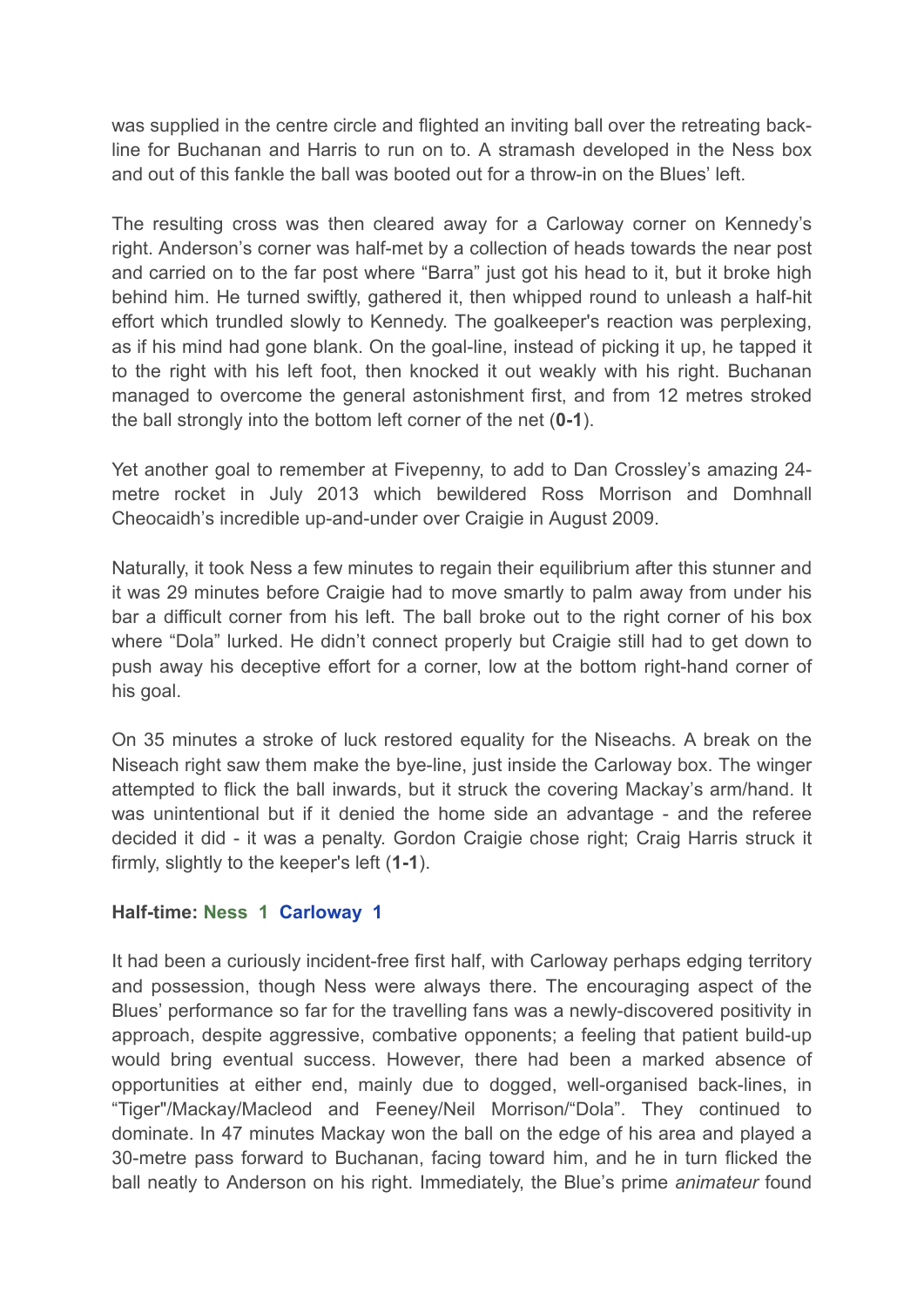"Dokus" ahead of him with a perfect defence-splitter but "Dokus" was forced wide to the right and from 18 metres pulled the ball across goal and beyond the far post.

In 58 minutes Ness reciprocated when John Alexander Maciver, on the left touchline, midway within the Carloway half, set up Harris in the centre, 24 metres out, but his measured right-footer flew straight to Craigie. Five minutes later another chance for Ness saw a "Dola" free-kick, from midway within the opposition half, 10 metres from the right touch-line, met by Maciver 14 metres out by the far post, but his looping header cleared the bar by a couple of metres.

As the clock advanced, the pace quickened, tempers grew shorter, as both sides tried to settle it before extra-time. In 66 minutes an Anderson free-kick on the Ness right, midway within their half, was headed out by Neil Morrison, but came straight to "Dokus" on the right edge of the box. However, his first-time effort just crept low past Kennedy's right-hand post. The next real chance did not arrive till the 83rd minute when Anderson, on the left of the centre line, released Harris into the box, but his square pass across goal,12 metres out, though it eluded Kennedy, was booted clear at the far post. Immediately, the Niseachs replied with a "Dola" free-kick on the left touch-line, just inside the Carloway half. Craigie had to react swiftly to block by his right-hand post, and the ball was scooped away by "Tiger" from an approaching attacker.

In the dying seconds both sides had a chance to spare their suffering fans thirty more minutes of tension: in the 89th minute, Mackay won the ball in his own half on the left and played it forward to "Dokus", free to the left of Feeney. He made the edge of the area, before cutting the ball across the area, well-wide of the goalkeeper, but beyond the far post. Then, in added-on time, the Blues issued a collective sigh of relief when a Smith free-kick from 24 metres cleared the Carloway bar by a metre.

## **Full-time: Ness 1 (1) Carloway 1 (1)**

The pace in extra-time didn't noticably drop as desperation to avoid the dreaded penalty shoot-out energized tired limbs, though free-kicks multiplied. In the 93rd minute a "Dokus" free-kick in the centre flew well over from 24 metres. A minute later a Phil Macleod corner on Kennedy's left was headed in strongly by Mackay, from 12 metres by the near post but the keeper managed to claw it away to his right. In the 97th minute Carloway once more forced themselves forward down the right, "Christy" in the centre in his own half finding "Barra" moving into the Niseach half. The wing-man transferred the early ball straight onwards to Harris, who reached the outside of the box, then cut a low square ball across goal behind the retreating defence, but "Dokus", arriving late outside the far post, could only whack the ball high, past Kennedy's left-hand post.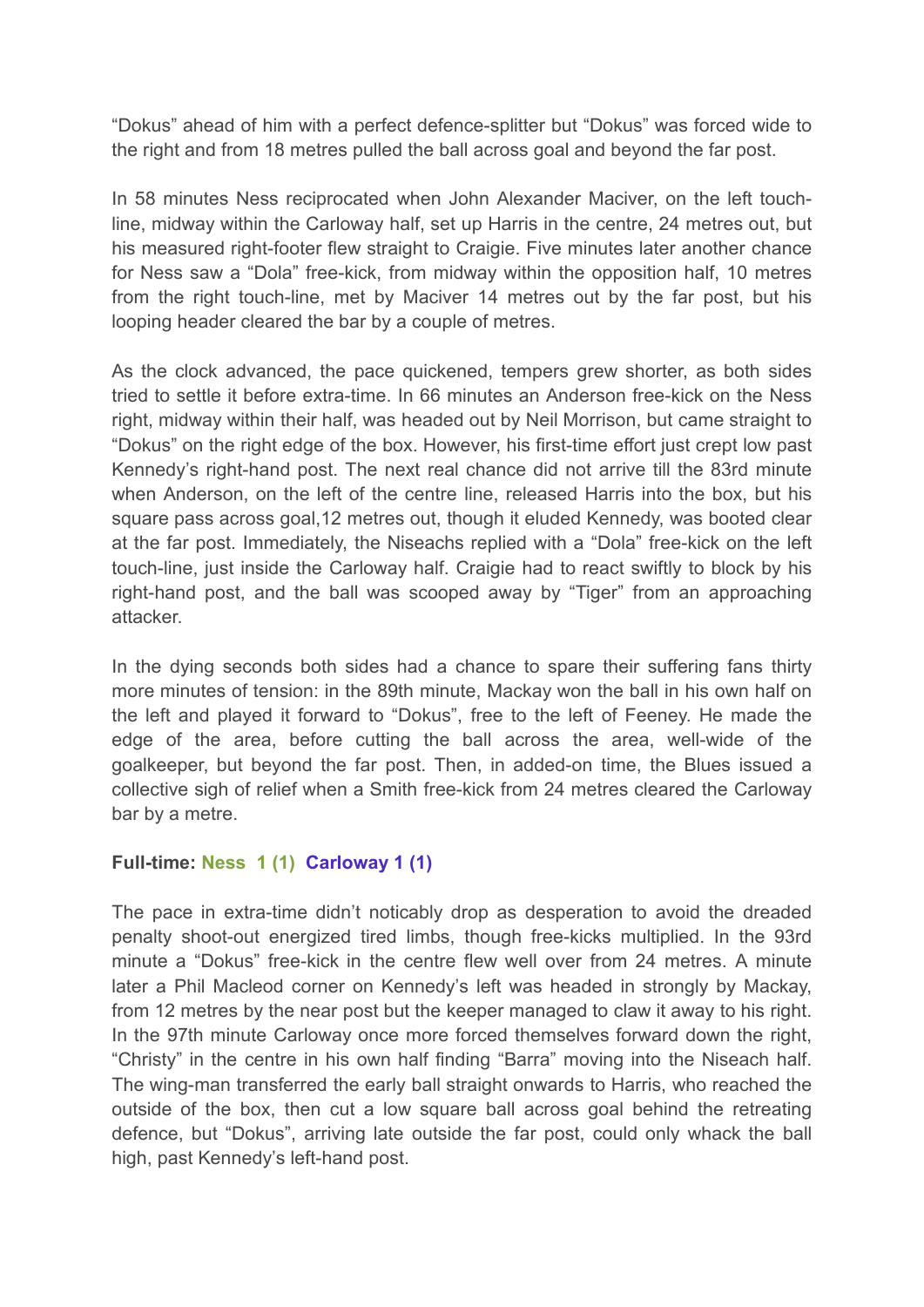In 106 minutes it was Craig Harris's turn to hit the wall, 20 metres out on the left corner of the Carloway box, and three minutes later Phil Macleod did likewise at the other end, 22 metres out in the centre. The Blues managed to survive the closing drama of the tie when Craig Harris was sent clear into the right of the Carloway box, but he delayed too long, made the angle too tight, and Craigie was allowed to block him well, low by his left-hand post. The rebounding ball then ricocheted around the penalty spot in the Blues' area, before being booted clear.

#### **After extra-time: Ness 1 (1) Carloway 1 (1)**

| <b>PENALTIES: Carloway went first.</b> |  |                                                                                              |         |
|----------------------------------------|--|----------------------------------------------------------------------------------------------|---------|
| <b>CARLOWAY</b>                        |  | <b>NESS</b>                                                                                  |         |
|                                        |  | <b>V</b> Kevin "Barra" Macneil scores 1-0 <b>x</b> Neil Morrison saved by Gordon Craigie 1-0 |         |
|                                        |  | Domhnall Mackay scores 2-0 X Craig Harris saved by Gordon Craigie 2-0                        |         |
| Lee Johnson scores                     |  | 3-0 John Alexander Maciver scores                                                            | $3 - 1$ |
| Kenny "Dokus" Macdonald scores 4-1     |  |                                                                                              |         |

So, 240 minutes and 11 penalties later, Carloway find themselves in their third successive ABC Cup Final, after their 6th straight penalty shoot-out success (7-6 v. Back in the Co-op Cup Final in 2012; 4-3 v. West Side in the Moldova Lewis Cup Final in 2012; 4-2 v. Athletic in the ABC Semi-Final and 3-0 v. Athletic in the Co-op Cup Semi-Final, both in 2014; and the two this season already in the ABC, 4-2 v. Point in Round 1, and tonight). Quite a record, and many thanks must go to David Beaton and Gordon Craigie for splendid goalkeeping. Note the number of penalties actually saved, not missed.

How fair a method this is to settle closely-fought ties is arguable. There was little to separate the sides tonight; whereas Carloway edged possession, territory and chances in the first hour, once the game heated up, the opportunities to score evened out. The most heartening part of the display tonight was the more positive and assertive aspects of the Blues' play: eager for the ball; an all-round willingness to come forward, to force things. Though John Alexander Mciver made his life difficult, "Barra" was able to play a much more forward role than in the previous games and broadened Carloway's attacking options. This in turn gave more room in central midfield for Billy Anderson and "Dokus" to take an overview of proceedings, improvize and create, with the fast-paced Josh Harris lightening the burden carried up front by Jack Buchanan.

The main problem tonight, however, was not a failure to take chances, but to create chances to take. The Carloway goal, though sharply taken, resulted from a goalkeeping clanger; apart from that, Gordon Kennedy had only to be alert and did not really have a save to make, although there were several close calls. Doubtless, the chance ratio will improve as the machine becomes more finely tuned, hopefully